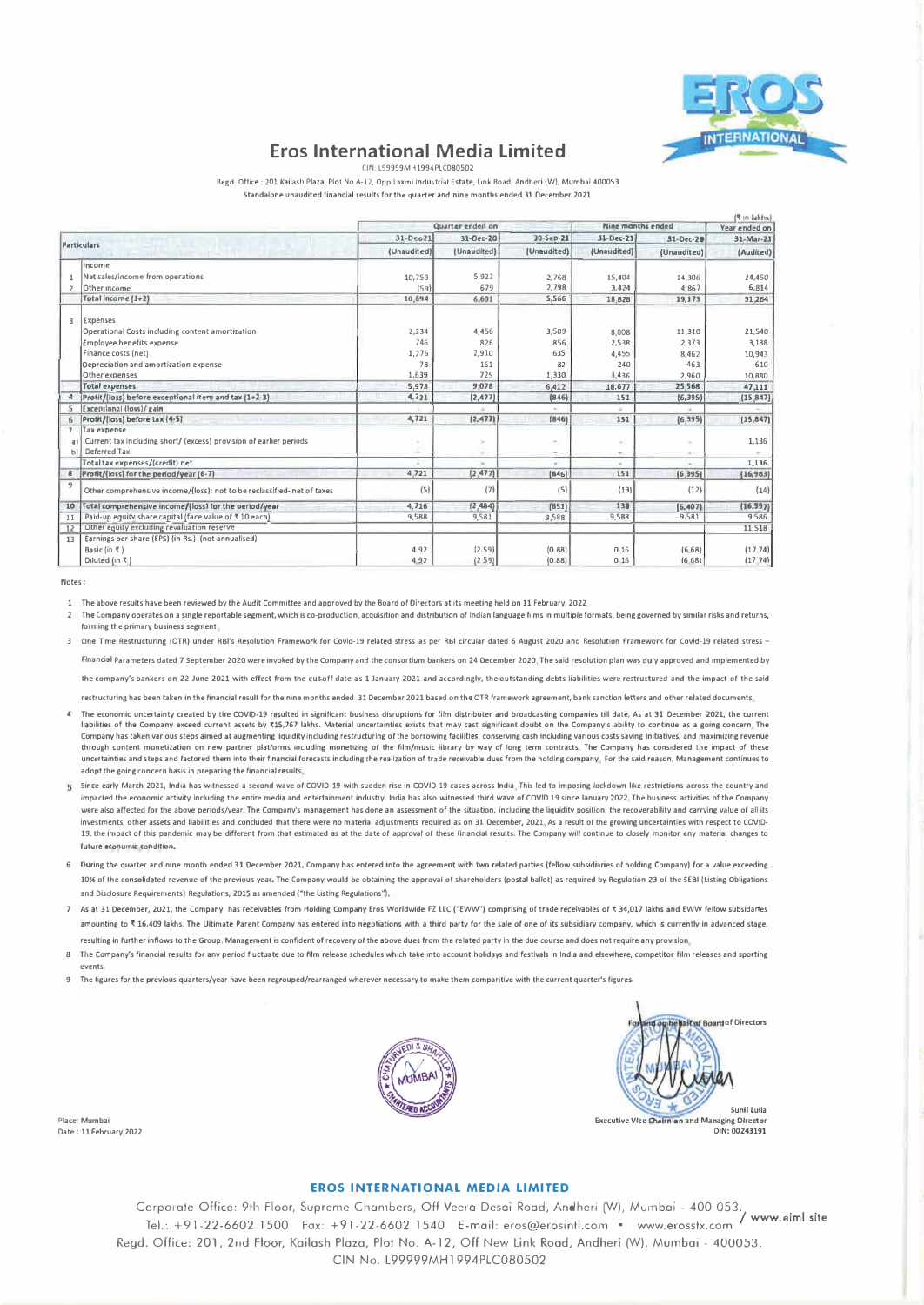

#### Independent Auditors Review Report

**To,** 

## **The Board of Directors of EROS INTERNATIONAL MEDIA LIMITED**

- 1. We have reviewed the accompanying statement of unaudited standalone financial results of **EROS INTERNATIONAL MEDIA LIMITED** ("the Company") for the quarter ended December 31, 2021 and year to date from April 01, 2021 to 31 December,2021 ("the Statement") attached herewith, being submitted by the Company pursuant to the requirement of Regulation 33 of SEBI (Listing Obligations and Disclosure Requirements) Regulations, 2015 as amended ("the Listing Regulations").
- 2. The Statement, which is the responsibility of the Company's Management and approved by the Company's Board of Directors, has been prepared in accordance with the recognition and measurement principles laid down in the Indian Accounting Standard 34, (Ind AS 34) "Interim Financial Reporting" prescribed under Section 133 of the Companies Act, 2013 as amended, read with relevant rules thereafter and other accounting principles generally accepted in India. Our responsibility is to express a conclusion on the Statement based on our review.
- 3. We conducted our review of the Statement in accordance with the Standard on Review Engagement (SRE) 2410 'Review of Interim Financial Information Performed by the Independent Auditor of the Entity', issued by the Institute of Chartered Accountants of India. This Standard requires that we plan and perform the review to obtain moderate assurance as to whether the Statements is free of material misstatement. A review of interim financial information consists of making inquiries, primarily of persons responsible for financial and accounting matters, and applying analytical and other review procedures. A review is substantially less in scope than an audit conducted in accordance with Standards on Auditing and consequently does not enable us to obtain assurance that we would become aware of **211** significant matters that might be identified in an audit. Accordingly, we do not express an audit opinion.

## 4. Basis for Qualified Conclusion

a) With reference to Note 7 of the standalone financial results, the Company has receivables from Holding Company Eros Worldwide FZ LLC {"EWW") comprising of trade receivable of Rs. 34,017 Lakhs which are overdue. As per the management accounts for six months ended September 30, 2021 provided to us, the net worth of the EWW is eroded and has incurred losses during the period. Further, EWW has made significant write down in the carrying amount of film content. Considering the financial position of EWW as per management accounts, we are unable to comment on the.extent of the recoverability of the carrying value of above receivables due from EWW and the consequential impact on the losses for quarter/nine months. accounts, we are unable to comment on<br>bles due from EWW and the consequent<br> $\sqrt{\frac{1}{N}}$  MUMEAU



**Head Office: 714-745: Tulsiani Charn**bers, 212, Nariman Point, Mumbai - 400 021, India. Tel : +91 22 3021 8500 • Fax :+91 22 3021 8595 URL: www.cas.ind.in

 $\frac{1}{2}$  MUMER  $\frac{1}{2}$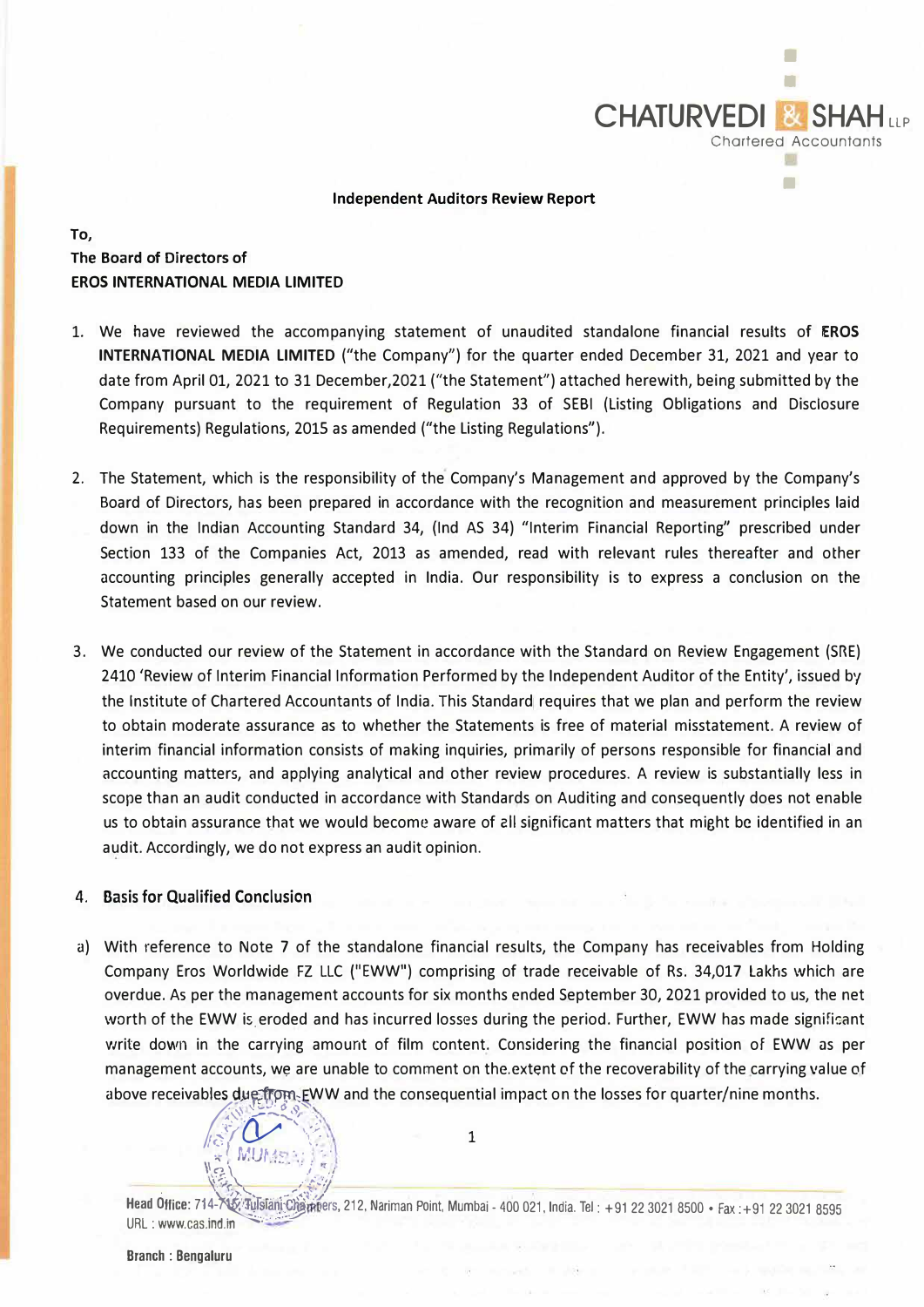

- b) During the quarter, Company has recognized revenue for sale of remake rights of certain movies to related parties who are fellow subsidiaries of holding Company i.e. EWW aggregating to Rs.9,163 Lakhs on deferred payment basis. As we are unable to assessed the collectability of dues from holding company as stated in para (a) above, the collectability of the revenue so recognized during the quarter is not ascertainable. Accordingly, it's impact on the revenue for quarter and nine months ended December 31, 2021 and Total Comprehensive Income for the period is not ascertainable.
- 5. Based on our review conducted as above, subject to the effects of matter described in paragraph 4 above, nothing has come to our attention that causes us to believe that the accompanying statement prepared in accordance with the recognition and measurement principles laid down in applicable Indian Accounting Standards ('Ind AS') specified under Section 133 of the Companies Act, 2013, as amended, read with relevant rules issued thereunder and other accounting principles general has not disclosed the information required to be disclosed in terms of Regulation, read with the Circular, including the manner in which it is to be disclosed, or that it contains any material misstatement.

## **G. Emphasis of Matter**

We draw attention to Note 5 of the standalone financial results, which describes the Company's management evaluation of Covid 19 impact on the future business operations and future cash flows of the Company and its consequential effects on the carrying value of assets as on December 31, 2021. In view of uncertain economic conditions, the Company's management's evaluation of impact on subsequent periods is highly dependent upon conditions as they evolve.

Our conclusion on the Statement is not modified in respect of this matter.

#### 7. Material Uncertainty Related to Going Concern

With reference to Note 4 of the standalone financial results, the economic uncertainty created by the novel coronavirus has resulted in significant business disruptions for film distributer and broadcasting companies. Company's current liabilities exceeds the current assets as on December 31, 2021. These conditions, along with other matter as set forth in the aforesaid note, indicate the existence of a material uncertainty with respect to the Company's assessment to continue as a going concern and such assumption depends on the Company's monetizing of the film/music library by way of long term contracts and recovery of the dues from holding company.

Our conclusion is not modified in respect of this matter.